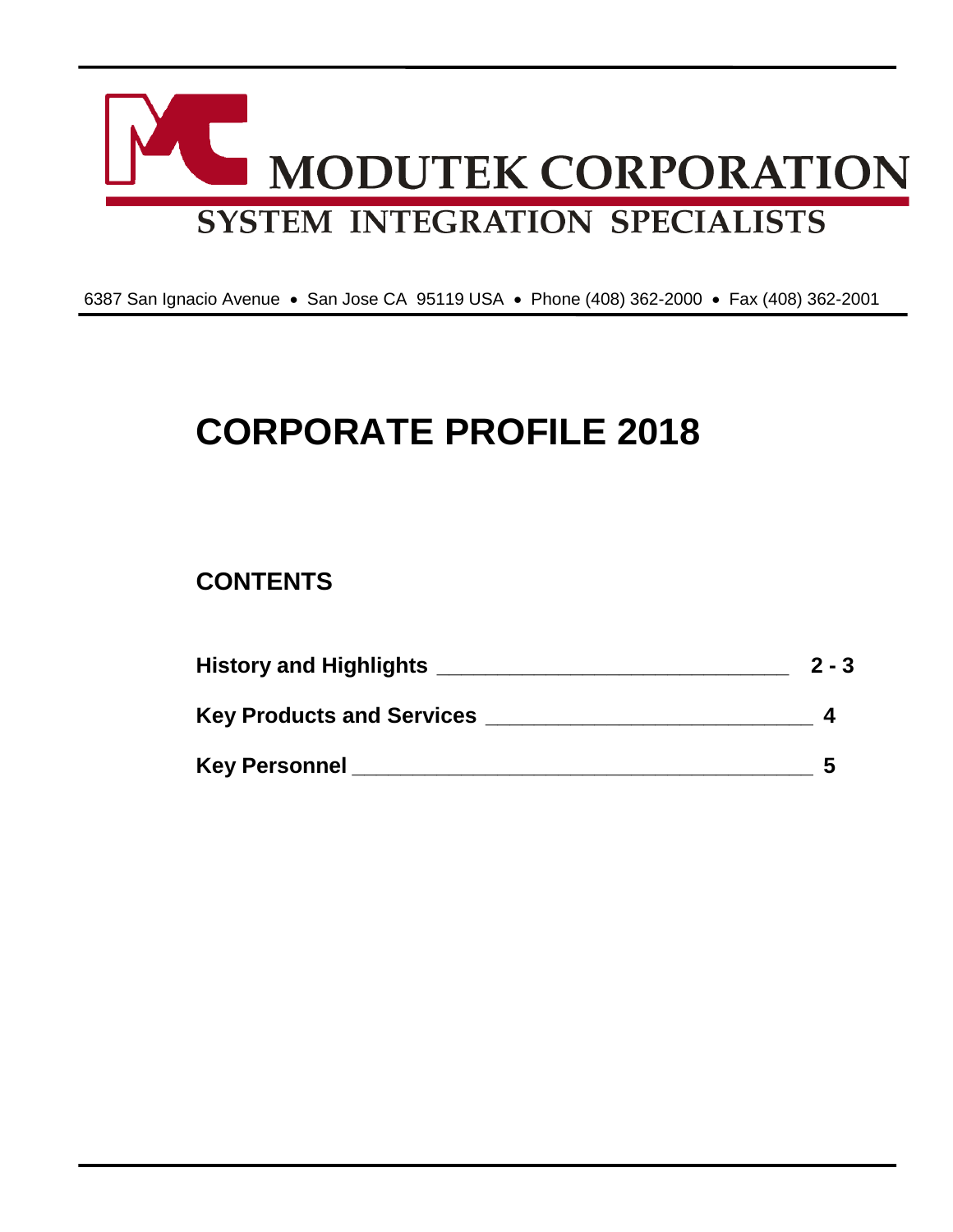# **History and Highlights**

| <b>Founded</b>               | 1980      | Introduced the first quartz constant temperature bath and dump<br>rinser which eventually emerged as an industry standard.                                                                                                                                                                                                                                                                                                                                                                                                                                                                   |
|------------------------------|-----------|----------------------------------------------------------------------------------------------------------------------------------------------------------------------------------------------------------------------------------------------------------------------------------------------------------------------------------------------------------------------------------------------------------------------------------------------------------------------------------------------------------------------------------------------------------------------------------------------|
| <b>Product Development</b>   | 1982-1985 | Developed the following product lines:<br>٠<br>C Series - Condensing bath<br>$\bullet$<br>CF Series - Chemical dispensing bath<br>$\bullet$<br>F Series - Filtration of HF acid and BOE<br>$\bullet$<br>I Series - Automatic chemical injection with a quartz bath<br>$\bullet$<br>N Series - Temperature control<br>$\bullet$<br>RC Series - Temperature control circulator<br>$\bullet$                                                                                                                                                                                                    |
| <b>Nitride Etch</b>          | 1985      | Introduced Na Series for silicon nitride etching.<br>٠                                                                                                                                                                                                                                                                                                                                                                                                                                                                                                                                       |
| <b>Filtration</b>            | 1988      | Introduced ultra high temp filter clean/strip system.<br>٠                                                                                                                                                                                                                                                                                                                                                                                                                                                                                                                                   |
| <b>Product Introductions</b> | 1992      | Introduced the following products:<br>٠<br>Rd Series - New technology for rinse systems<br>$\bullet$<br>CFa Series - New advances in chemical injection<br>$\bullet$<br>QFa Series - Quartz filtration to 150°C with reduced particle counts<br>$\bullet$<br>and acid consumption<br>Apex Series - Stand alone acid recirculation and filtration system<br>$\bullet$<br>TF Series - Teflon <sup>®</sup> filter etch bath<br>$\bullet$<br>RQ - Quartz ultra clean wafer rinse system<br>$\bullet$<br>SF Series - Stainless steel filter etch bath for solvent based<br>$\bullet$<br>stripping |
|                              | 1993-1994 | Introduced the following products:<br>٠<br>Nb Series - Silicon Nitride Etch bath with positive purge seal<br>$\bullet$<br>QFN Series - Quartz Filtration Nitride etch bath<br>$\bullet$<br>RCd Series - CFC-tree temp. control circulator<br>$\bullet$<br>IR Series - Infrared Quartz In-line Moduheater<br>$\bullet$                                                                                                                                                                                                                                                                        |
|                              | 1995      | Introduced the following products:<br>٠<br>IR Series - 3-6 kW Infrared high temperature heaters<br>$\bullet$<br>QR Series - Quartz infrared heated bath<br>$\bullet$                                                                                                                                                                                                                                                                                                                                                                                                                         |
|                              | 1996      | Introduced the following products:<br>٠<br>C4000 - Integrator Series touch screen controller<br>$\bullet$<br>HS Series Stand-Alone Nitride Etch Bath w/ IR heater and PLC<br>$\bullet$<br>control                                                                                                                                                                                                                                                                                                                                                                                            |
|                              | 1997      | Introduced the following product:<br>MS Series Hi-Megasonic Cleaner with a multitude of configurations<br>including dump rinsers, quartz heated megasonic (up to 130°C)<br>with both direct and indirect methods of operation                                                                                                                                                                                                                                                                                                                                                                |
|                              | 1998      | Introduced the following product:<br>٠<br>RCe Series - Upgraded RCd Series<br>٠                                                                                                                                                                                                                                                                                                                                                                                                                                                                                                              |
|                              | 1999      | Subsidiary joins Modutek: Pollution Control Labs (PCL) is now<br>٠<br>Modutek. We have joined forces to better control our<br>environmental equipment and chemical handling capabilities.                                                                                                                                                                                                                                                                                                                                                                                                    |
|                              | 2000      | Purchased CNC overhead router for advanced fabrication capacity<br>Updated engineering software for 3D modeling<br>٠<br>QR Series - Quartz infrared heated bath<br>$\bullet$                                                                                                                                                                                                                                                                                                                                                                                                                 |
|                              | 2002      | Purchased Sysmax Inc. for semi-auto capability<br>C4000 - Integrator Series touch screen controller                                                                                                                                                                                                                                                                                                                                                                                                                                                                                          |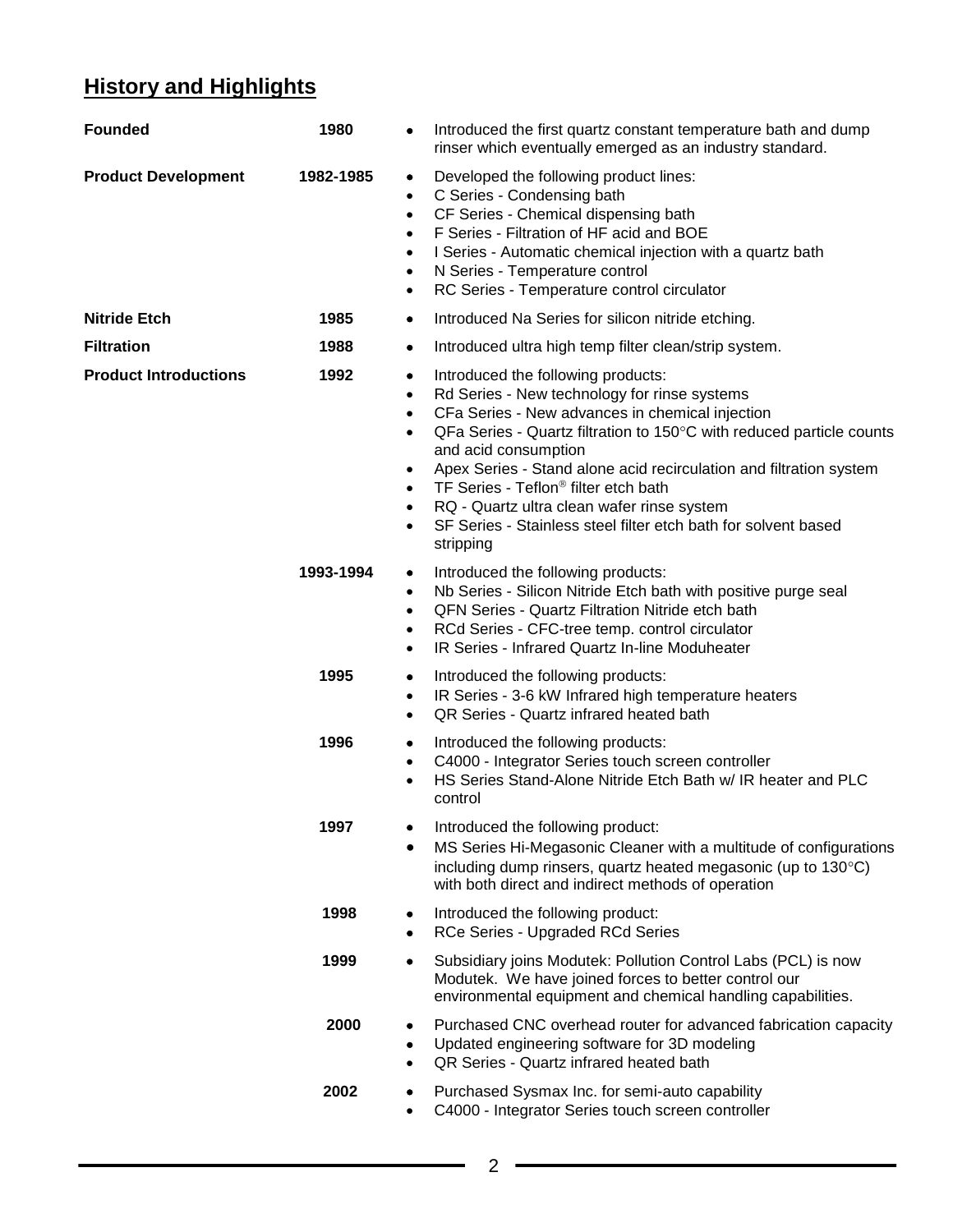- HS Series Stand-Alone Nitride Etch Bath w/ IR heater and PLC control
- **2003** Introduced a complete neutralization line  **2004** •Started our mechanical contract department with two major contractors • Built a neutralization system for a large bioscience corporation **2005** •Manufactured a fully automated process tool • Manufactured a semi-automated cleaning tool • Concentrated on system integration using our vast manufacturing capability to offer complete one source support **2006** •Upgraded facility to support complete system integration • Increased factory to 21,500 sq. ft. • Increased factory personal by 30% **2007** •Expanded our Marketing Department • Shipped large chemical management system **2008** •Manufactured a fully automated cleaning tool -One tool was 33' MAE cleaning tool with linear robot -One tool was 24' HF cleaning tool with linear robot • Shipped 42,000 gal chemical containment system • Shipped semi-auto nitride etch station to IBM **2009** •Introduced solar tool for surface preparation • Introduced "DryZone" dryer • Designed Dry to Dry fully automated cleaning bench • Designed and built Level 3 Bio-Hazard decontamination Sys. • Developed chemical polishing and surface preparation process for local solar company  **2010 – 2011** •KCN Semi Auto Solar Plating Process -Multi panel design -2' x 5' oversized panels **2012** • Tom Gross retires as CEO **2012 - 2013** • Ozone precision cleaning technology. Ozone precision cleaning can how be sold in a new cleaning station or added as a cleaning process to your existing equipment. **2013 - 2014** • Designed pre-diffusion clean station for 450mm wafers. This wafer reclaim process includes osculating Megasonic technology utilizing Kaijo's Quava Generators with logic control. **2015** • Custom cleaning tool to support Linear Accelerator at Michigan State University **2016** • Designed and shipped precision chemical delivery/mix system  **2017** • Introduced IPA Vapor Dryer with HF Etch Step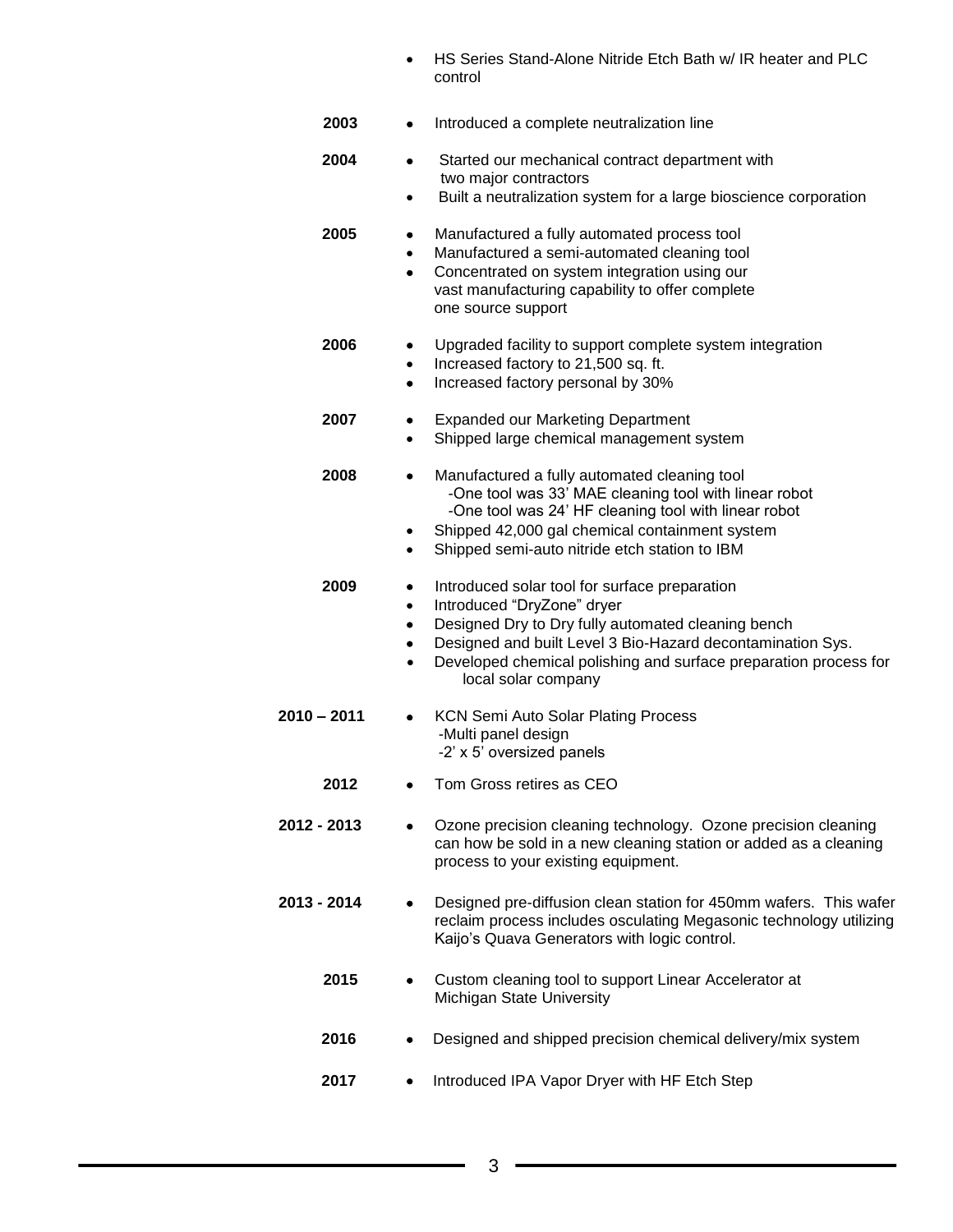## **Key Products and Services**

- Broad-based product line in semiconductor wet process components
- Manufacturing flexibility by offering standard and custom products
- Highest standards in quality and service
- Worldwide sales and service representation

The success of this strategy has enabled Modutek to establish a leadership position in wet processing components and a strong business foundation with little dependence on outside investment or technology.

**Broad-based Product Line** - Modutek is the one component company that manufactures all wet processing components. Polypropylene, PVDF, quartz, Teflon<sup>®</sup> and stainless steel are the materials available, either in a static mode or with recirculation.

**Process Stations –** Manual, Semi-Auto and Fully Automated. Etching, cleaning, plating and solvent stations.

**Custom Products** - Modutek offers a wide range of standard products with a long list of available options. At Modutek we also pride ourselves on our ability to produce custom components that fit individual process requirements.

**Megasonic Technology** – Full line of HIGH frequency systems (430kHz, 950kHz and 2.0 MHz). Available in quartz for purity and high temperature applications, PVDF, Stainless Steel and Teflon. Easy installation for existing equipment.

**Etch Bath Technology** - Operator safety and process control are the two driving forces for the technology of Modutek's line of etch baths. **Neutralization, Air Scrubbers, Waste Water Treatment Systems and Chemical Delivery and Handling Systems –** Continuous flow and batch ph neutralizers up to 250 GPM, fluoride treatment systems, solvent acid and heavy metal recovery systems, custom pack bed air scrubbers up to 25,000 CFM and Chemical Management with VMB's and controls

**Rinse Bath Technology** - Improving on one of our original product lines, Modutek is now able to offer rinse bath technology that produces a virtually contaminant-free environment. We have combined many innovative process features with user friendly and easily serviced components to improve the quality and efficiency of the wafer rinse process.

**Filtration** - Modutek has introduced many innovations into filtration with the aim of reducing acid consumption and particle counts while improving process yields.

**Retrofit Technology** - With a continuing need for increased wafer dimensions, Modutek offers over 17 years of expertise in retrofitting existing wet process stations with new components. Our skilled field service personnel work to ensure a smooth process transition.

**Worldwide Sales and Service** - Modutek covers the globe in sales support and service. (Please refer to the listing of representation on page 6 of this corporate profile). Modutek has been able to produce industry leading products that have attracted a strong customer base among semiconductor manufacturers worldwide. Modutek is committed to producing innovative new products as well as continuous improvement of our existing products.